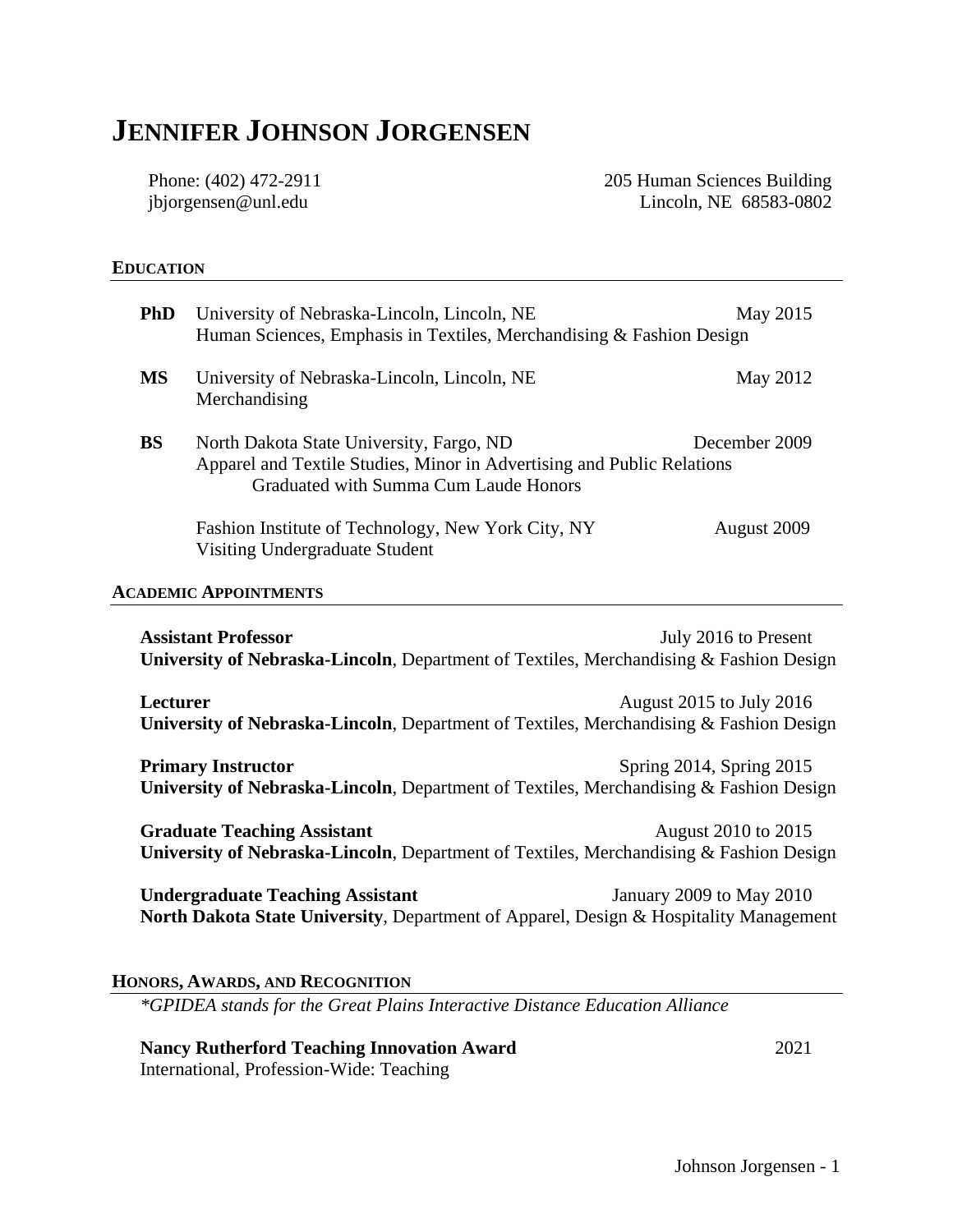| <b>Great Idea Award for Recruitment Videos</b><br>Alliance-Wide (GPIDEA*): Service and Leadership         | 2021 |
|-----------------------------------------------------------------------------------------------------------|------|
| <b>Featured Article in Purdue Institute for Family Business's Newsletter</b><br>Profession-Wide: Research | 2020 |
| <b>Featured Faculty Member on UNL Faculty 101 Podcast</b><br>University-Wide: Teaching and Research       | 2020 |
| Influential Article of 2019 Listed by American Academy of Advertising<br>Profession-Wide: Research        | 2019 |
| <b>College of Education and Human Sciences Outstanding Teaching Award</b><br>College-Wide: Teaching       | 2019 |
| <b>Parent Recognition of Contributions to Students Award</b><br>University-Wide: Teaching                 | 2018 |
| <b>Highlighted Professor in Excellence in Teaching Initiative</b><br>College-Wide: Teaching               | 2018 |
| <b>Multichannel Marketing Award</b><br>Alliance-Wide (GPIDEA*): Service and Leadership                    | 2018 |
| Pecha Kucha Course Enhancement Award<br>Alliance-Wide (GPIDEA*): Teaching                                 | 2017 |

#### **PEER-REVIEWED PUBLICATIONS**

*\*Denotes Graduate Student (Mentorship), ^Denotes Corresponding Author*

# *Journal Publications*

- La Rosa, A.\* & **Johnson Jorgensen, J.^ (**2021). Consumers' Evaluation of Sustainability Through the Purchase, Care, and Disposal of Apparel Products. *Sustainability, 13*(9), 10655.
- Zimbroff, A.^, **Johnson Jorgensen, J.,** & Callen, J. (2021). An Assessment of Regional Entrepreneurship Ecosystems in Queensland, Australia Using a Mixed Methods Approach. *International Journal of Entrepreneurship, 25,* 1- 20.
- **Johnson Jorgensen, J.^, & Sorensen, K.\* (2021). Negative e-WOM Resulting from** Political Posts on Social Media: A Case Study of a Small Retailer's Crisis. *Social Sciences, 10*(9), 318.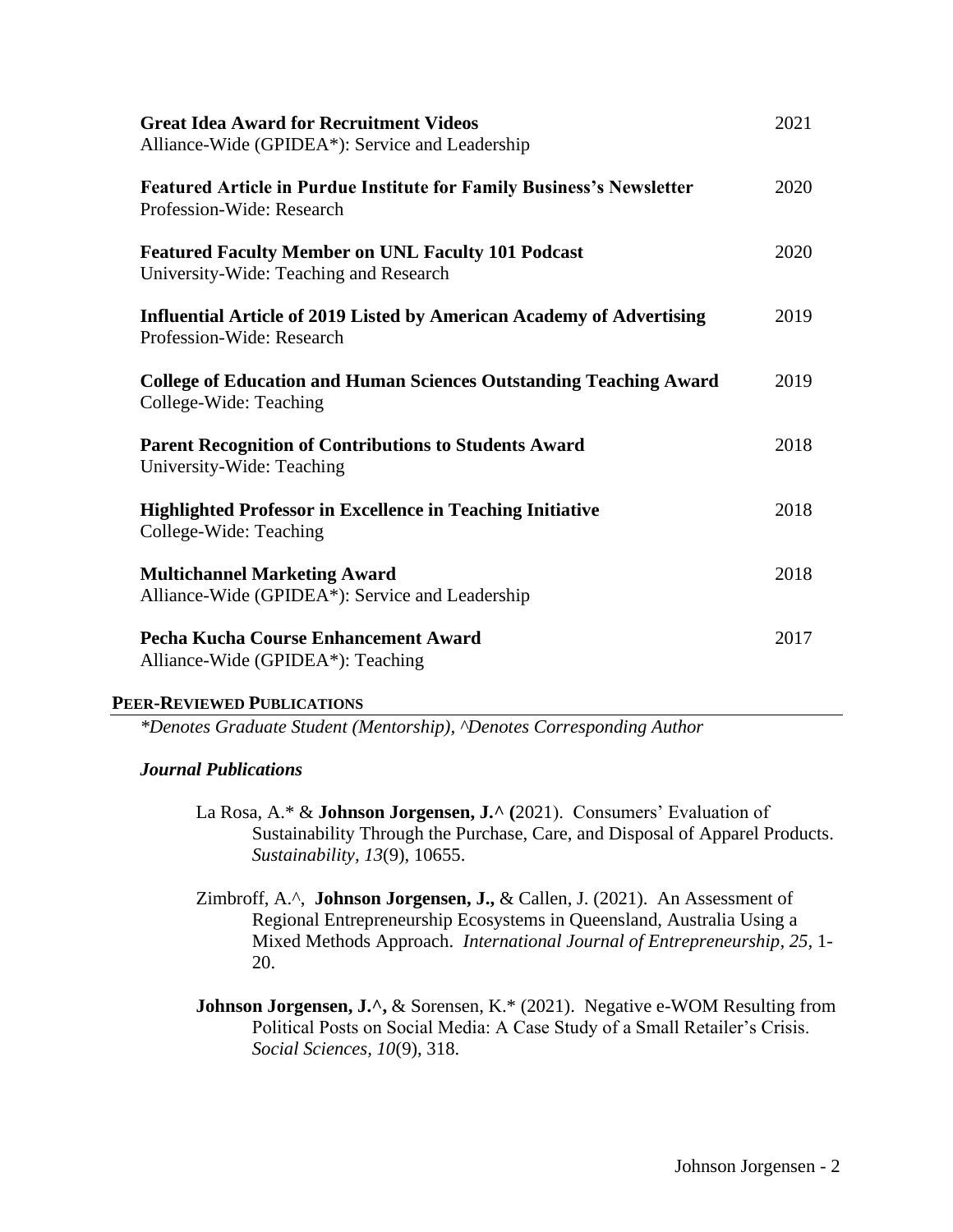- **Johnson Jorgensen, J.^, & Sorensen, K.\*(2021). Consumer Acceptance of Virtual** Reality When Browsing for Apparel. *International Journal of Electronic Marketing and Retailing, 12*(3), 232-253.
- Sorensen, K.\*^ & **Johnson Jorgensen, J.** (2021). "Hey Alexa, Let's Shop": Millennials' Acceptance of Voice-Activated Shopping. *International Journal of E-Services and Mobile Applications, 13*(1), 1-14.
- **Johnson Jorgensen, J.^**, Masuo, D., Manikowske, L., & Lee, Y. (2020). The Reciprocal Involvement of Family Business Owners and Communities in Business Success. *Sustainability, 12*(10), 1-14.
- Zimbroff, A.^, & **Johnson Jorgensen, J.** (2019). An Assessment of Young Adult Perceptions towards Entrepreneurship in Bangladesh Using a Mixed Methods Approach. *International Journal of Entrepreneurship, 23*(4), 1-18.
- Sorensen, K.\*, & **Johnson Jorgensen, J.^** (2019). Millennial Perceptions of Fast Fashion and Second-Hand Apparel: An Exploration of Sustainable Preferences Using Q Methodology. *Social Sciences, 8*(9), 244.
- **Johnson Jorgensen, J.^, & Ha, Y. (2019). The Influence of Electronic Word-Of-**Mouth via Social Networking Sites on the Socialization of College-Aged Consumers. *Journal of Interactive Advertising, 19*(1), 29-42.
	- Named one of the most influential articles of 2019 by the American Academy of Advertising
- **Johnson Jorgensen, J.**<sup>^</sup>, & Kean, R. (2018). The Influence of Visual Social Media, Online Customer Reviews, and Personal Communication on Young Adults' Purchase Intention: A Mixed Methods View into Consumer Socialization. *Journal of Marketing and Consumer Research, 46*, 8-12.

#### *Peer-Reviewed Research Conference Papers (Final Publication)*

- Sorensen, K., & **Johnson Jorgensen, J.^** (2020). Love This Product: Urban Retailers' Use of Emojis on Social Media Posts. *Proceedings from ACRA '20: American Collegiate Retailing Association,* 1-7.
- Sorensen, K., & **Johnson Jorgensen, J.^** (2018). Comparing Visual Strategies among Rural and Urban Boutique Facebook Posts. *Proceedings from ACRA '18: American Collegiate Retailing Association*, 1-6.

## *Peer-Reviewed Abstracts (Final Publication)*

**Johnson Jorgensen, J.^** (2018). Initiating Relevant Discussion through Current Events: The Comparison of an Online Graduate Course and a Traditional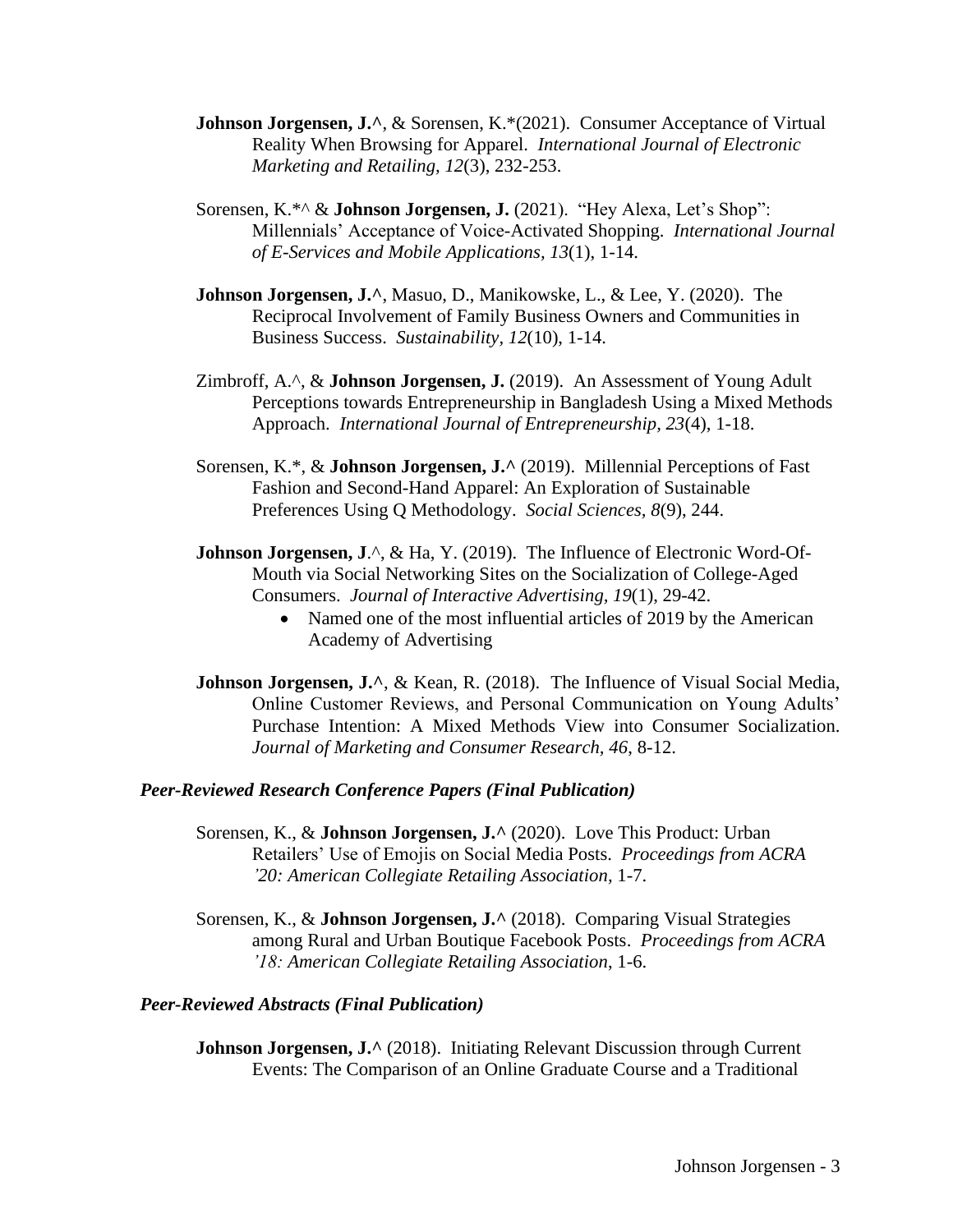Undergraduate Classroom. *Proceedings from ITAA '18: International Textiles and Apparel Association.*

- **Johnson Jorgensen, J.** ^ (2017). Student Identification of Societal and Fashion Trends Through Blogs. *Proceedings from ITAA '17: International Textiles and Apparel Association.*
- **Johnson Jorgensen, J.**  $\land$  (2016). Consumer Behavior Concepts Identified by Students Through Pinterest. *Proceedings from ITAA '16: International Textiles and Apparel Association.*
- **Johnson Jorgensen, J.^** (2016). Movie Characters and Consumers. *Proceedings from ITAA '16: International Textiles and Apparel Association.*
- **Johnson Jorgensen, J.^, & Kean, R. (2015). Development of a Schematic Tool for** Use in a Senior Capstone Course. *Proceedings from ITAA '15: International Textiles and Apparel Association.*

#### *Manuscripts in Review*

- **Johnson Jorgensen, J.**<sup>^</sup>, Zuiker, V., Manikowske, L., & LeHew, M. (In Review). Impact of Communication Technologies on Small Business Success.
- Sorensen, K. \* & **Johnson Jorgensen, J.^** (In Review). Millennial Perceptions of Private Label and National Brand Clothing: An Exploration of Clothing Preferences Using Q Methodology.
- Spilinek, M.\* & **Johnson Jorgensen, J.^** (In Review). Creepy or Convenient?: Consumer Perceptions of Privacy and Ad Exposure on Social Media.

#### *Other Miscellaneous Publicized Work*

Clare, G., Lyons, N., & **Johnson Jorgensen, J.** (2018). Program Spotlight: Merchandising. *GPIDEA Alliance Insight Newsletter.*

#### **PRESENTATIONS**

### *Peer-Reviewed Presentations Given*

**Poster Presentation,** "Should a Retailer Take a Political Stance on Social Media? A Case Study of a Small Retailer's Struggle Over Time," International Textiles and Apparel Association Virtual Conference, November 2021.

**Special Topics Oral Presentation,** "Proactive Advocacy for the Textiles and Apparel Academic Discipline," International Textiles and Apparel Association Virtual Conference, November 2021.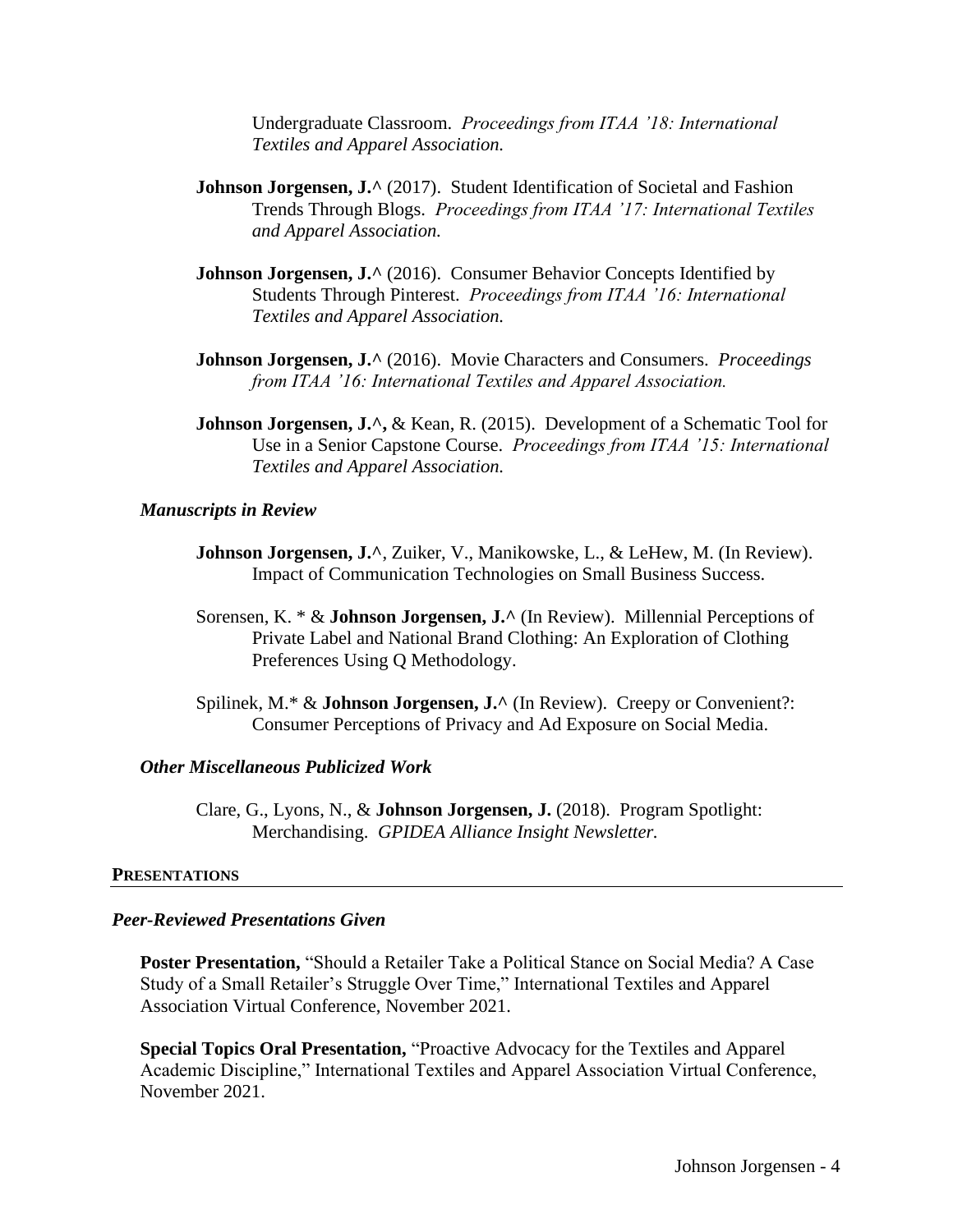**Oral Presentation, "Stakeholder Perceptions of Entrepreneurial Ecosystems in Rural** Communities," International Society for the Scientific Study of Subjectivity Virtual Conference, September 2021.

**Oral Presentation, "Consumer Perception of Privacy and Ad Exposure on Social Media,"** American Collegiate Retailing Association Virtual Conference, March 2021.

**Poster Presentation, "Millennial perceptions of augmented reality: A Q Methodology** study," International Textile and Apparel Association, Virtual Conference, November 2020.

**Poster Presentation, "A Multi-Pronged Approach to Improving Online Classes," Distance** Teaching and Learning Conference, Virtual Conference, August 2020.

**Oral Presentation,** "Owner and Community Involvement and Business Success in Small Family-Owned Businesses," United States Association of Small Business and Entrepreneurship Annual Conference, New Orleans, LA, January 2020.

**Poster Presentation**, "The Influence of Social Networking Websites on the Socialization of the Baby Boomer Generation," International Textile and Apparel Association Annual Conference, Las Vegas, NV, October 2019.

**Oral Presentation**, "Millennial Perceptions of Fast Fashion and Second-Hand Apparel," University of Minnesota Fashion & Symposium, Minneapolis, MN, September 2018.

**Oral Presentation**, "Using an Embedded Mixed Methods Design with Q Methodology to Study Stakeholder Perceptions of Rural Entrepreneurship Ecosystems," Mixed Methods International Research Association, Vienna, Austria, August 2018.

**Oral Presentation, "Acceptance of Virtual Reality When Browsing for Apparel," American** Collegiate Retailing Association, Toronto, Ontario, June 2018.

**Oral Presentation**, "Comparing Visual Strategies among Rural and Urban Boutique Facebook Posts," American Collegiate Retailing Association, Toronto, Ontario, June 2018.

**Oral Presentation**, "Initiating Relevant Discussion through Current Events: The Comparison of an Online Graduate Course and a Traditional Undergraduate Classroom," International Textile and Apparel Association Annual Conference, Cleveland, OH, November 2018.

**Oral Presentation**, "Student Identification of Societal and Fashion Trends Through Blogs," International Textile and Apparel Association Annual Conference, St. Petersburg, FL, November 2017.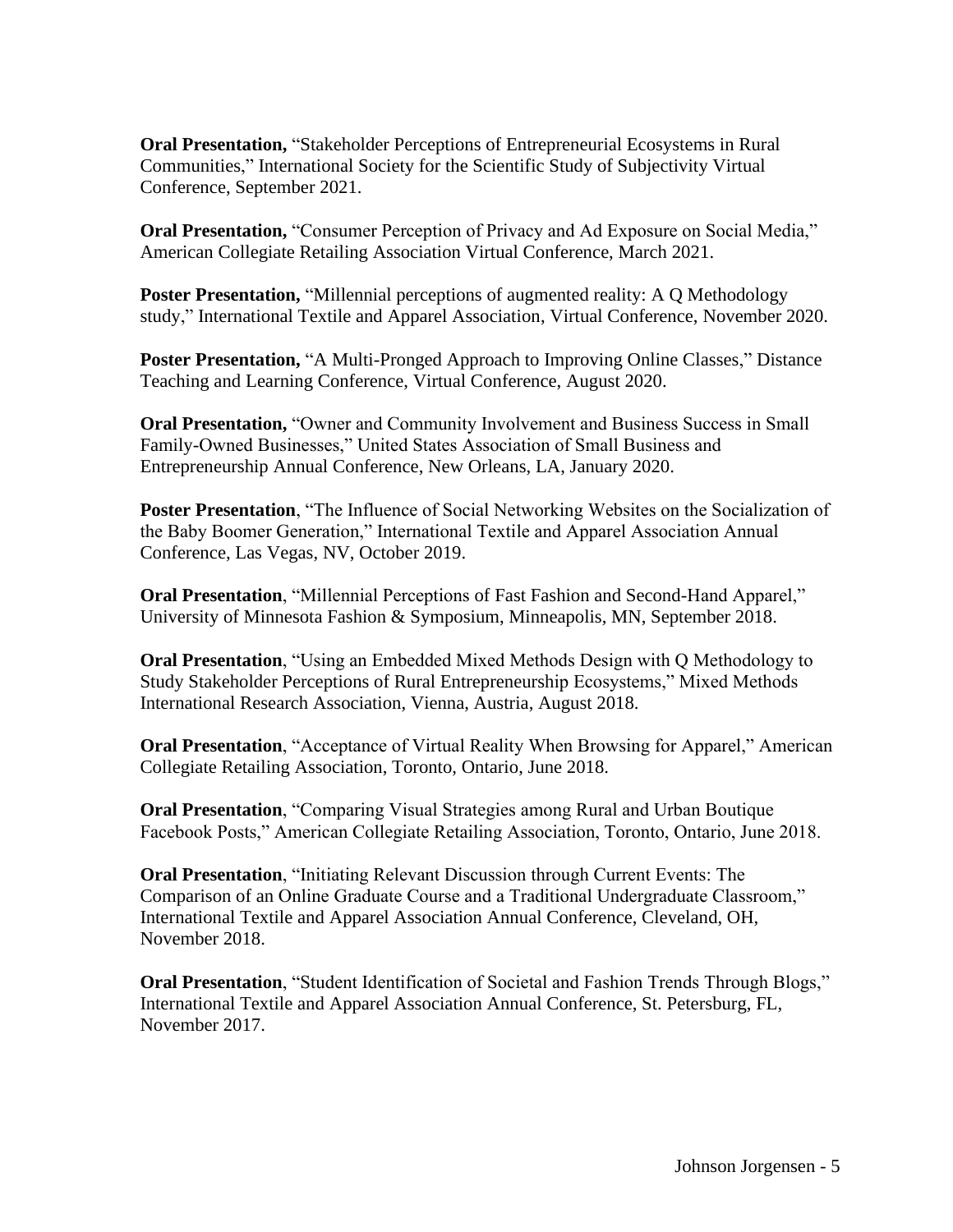**Oral Presentation**, "Consumer Behavior Concepts Identified by Students Through Pinterest," International Textile and Apparel Association Annual Conference, Vancouver, British Columbia, November 2016.

**Oral Presentation**, "Movie Characters and Consumers," International Textile and Apparel Association Annual Conference, Vancouver, British Columbia, November 2016.

**Poster Presentation**, "Development of a Schematic Tool for Use in a Senior Capstone Course," International Textile and Apparel Association Annual Conference, Santa Fe, NM, November 2015.

**Oral Presentation**, "Modern Consumer Socialization," International Textile and Apparel Association, New Orleans, LA, November 2013.

# *Peer-Reviewed Presentations Accepted*

**Oral Presentation,** "Love This Product: Urban Retailers' Use of Emojis on Social Media Posts," American Collegiate Retailing Association, New Orleans, LA, March 2020 (Conference Cancelled).

## *Invited Presentations Given*

**Oral Presentation**, "Sustainability+Fashion," Joslyn Institutes for Sustainable Communities Sustainable Leadership Presentation Series, December 2021.

**Oral Presentation, "Using Q Methodology to Measure Rural Entrepreneurial Perceptions,"** North Central Regional Center for Rural Development Webinar Series, September 2021.

**Oral Presentation**, "Advocacy of Programs and Resulting Opportunities," Nebraska American Association of Family and Consumer Sciences Flash Virtual Conference, March 2021.

**Oral Presentation**, "Course Enhancement of International Retail Expansion," GPIDEA Annual Meeting, Kansas City, MO, April 2018.

**Oral Presentation**, "Course Enhancement of Research Methods," GPIDEA Annual Meeting, Kansas City, MO, April 2017.

**Oral Presentation,** "Intersection Between Art and Visual Merchandising," Grand Lodge Retirement Community, Lincoln, NE, March 2017.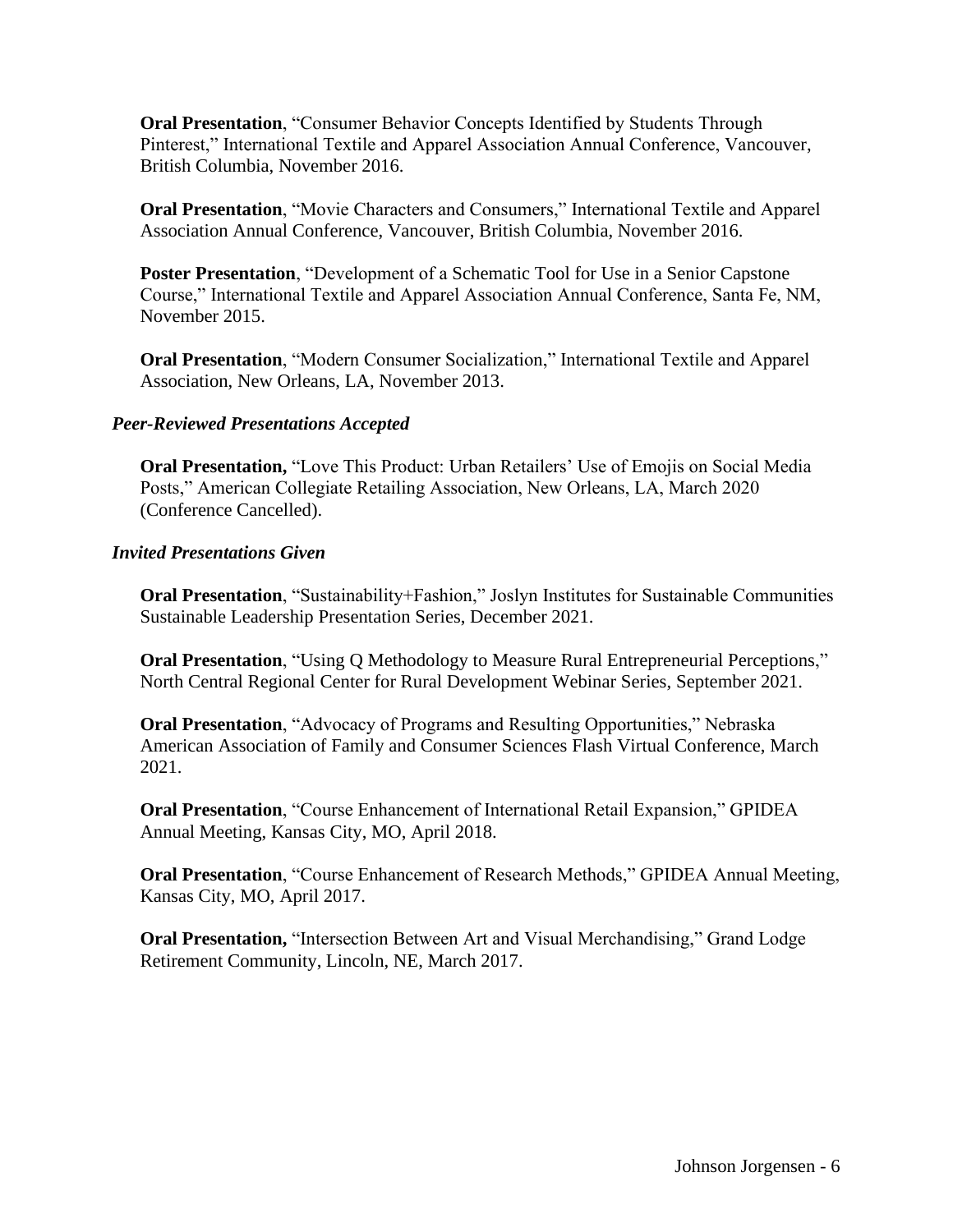#### **RESEARCH GROUPS, GRANTS, AND ADDITIONAL FUNDING**

*#Denotes Undergraduate Student (Mentorship)*

#### *Research Groups*

Hatch Multistate NC 1030: Family Firms and Policy in Times of Disruption Hatch Multistate Project Renewal Writing Team Member, Summer-Fall 2020 Renewed, 2021-2026: "Sustainable and Resilient Systems: Transformative Response to Disruptions by Families, Businesses, and Communities."

## *Funded Grants*

- **Johnson Jorgensen, J.** (2021). Diversity and Equity in Merchandising the Omnichannel Product Assortment and Retail Workspace. *Center for Transformative Teaching Incubation Fund.* Funded: \$975.60 (UNL Portion: 100%).
- Clare, G., **Johnson Jorgensen, J.**, Lee, J., Manikowske, L., LeHew, M., & Lyons, N. (2021). Merchandising Program Industry Advisory Board. *Great Plains Interactive Distance Alliance.* Funded: \$5,860.00 (UNL Portion: N/A; UNL Contribution: 10%).
- Clare, G., **Johnson Jorgensen, J.**, Lee, J., Manikowske, L., LeHew, M., & Lyons, N. (2021). Synchronous Online Recruiting Event Proposal. *Great Plains Interactive Distance Alliance.* Funded: \$7,595.00 (UNL Portion: N/A; UNL Contribution: 10%).
- **Johnson Jorgensen, J.** (2020). Rural Businesses in the United States. *Central Plains Research Data Center.* Funded: \$8,060.00 (UNL Portion: 100%).
- **Johnson Jorgensen, J.** (2019). Professional Development Open Access Videos. *OER Kelly Grant.* Funded: \$4,290.00 (UNL Portion: 100%).
- **Johnson Jorgensen, J.** and Zimbroff, A. (2018). Stakeholder Perceptions of Entrepreneurial Ecosystems in Nebraska: A Mixed Methods Approach to Understanding Rural Community Needs. *Layman Grant.* Funded: \$9,767.50 (UNL Portion: 100%).
- **Johnson Jorgensen, J.** (2018). Use of Mixed Methods in Entrepreneurship Research. *IANR International Travel Grant.* Funded: \$800.00 (UNL Portion: 100%).
- **Johnson Jorgensen, J.** (2017). TMFD 862 International Retail Expansion: Priority Course Enhancement. *Great Plains Interactive Distance Education Alliance.* Funded: \$4,876.00 (UNL Portion: 100%).
- **Johnson Jorgensen, J.** (2016). TMFD 875 Research Methods: Priority Course Enhancement. *Great Plains Interactive Distance Education Alliance.* Funded: \$4,374.93 (UNL Portion: 100%).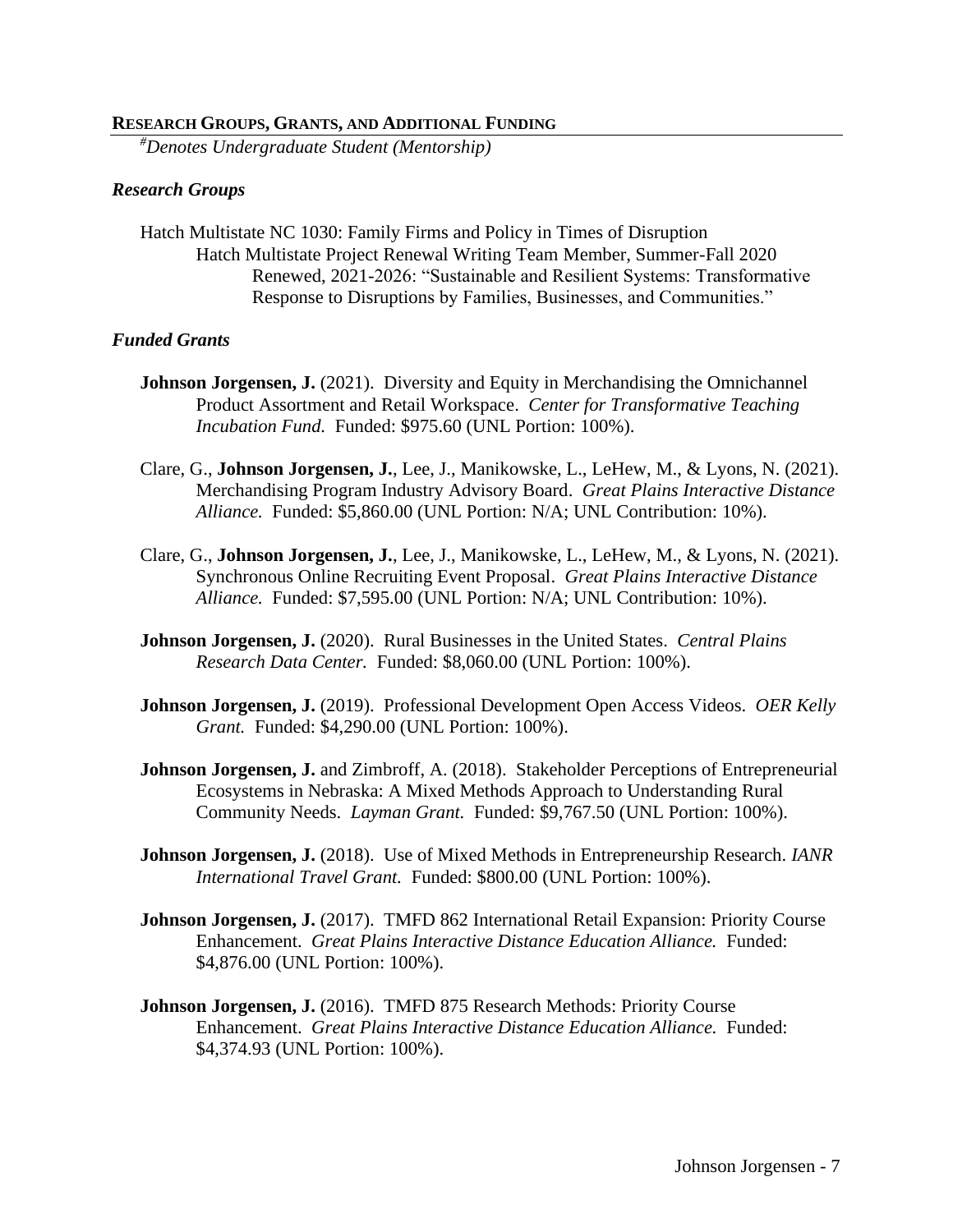# *Unfunded Grants*

- **Johnson Jorgensen, J., & Zimbroff, A. (2020). Stakeholder Perceptions of Entrepreneurial** Ecosystems in the United States: A Mixed Methods Approach to Understanding Rural Community Needs. *USDA AFRI: Agriculture Economics and Rural Communities.* Proposed Funding: \$495,947.00 (UNL Portion: 100%).
- Clare, G. & **Johnson Jorgensen, J.** (2019). Virtual Reality Intervention Effects on Reducing Public Speaking Anxiety and Improving Public Speaking Skills. *USDA Higher Education Challenge Grant.* Unfunded: \$300,000.00 (UNL portion: 50%).
- Clare, G., & **Johnson Jorgensen, J.** (2016). Measuring the Effects of Universal Front of Package Label Modifications on Consumer Shopping Behavior at Simulated Extreme Value Retailers: An Eye-Tracking Study. *Center for Family Resiliency.* Unfunded: \$5,000.00 (UNL portion: 50%).

## *Grants in Review or Preparation*

- **Johnson Jorgensen, J.,** & Zimbroff, A. (Re-Submitted, June 2021). Stakeholder Perceptions of Entrepreneurial Ecosystems in the United States: A Mixed Methods Approach to Understanding Rural Community Needs. *USDA AFRI: Agriculture Economics and Rural Communities.* Proposed Funding: \$600,213.00 (UNL Portion: 100%).
- Clare, G. & **Johnson Jorgensen, J.** (In Prep). Virtual Reality Intervention Effects on Reducing Public Speaking Anxiety and Improving Public Speaking Skills. *Robert Wood Johnson Foundation.* Proposed funding: \$300,000.00 (UNL Portion: 50%).
- **Johnson Jorgensen, J., & Zimbroff, A. (In Prep). Rural Business Ownership in the United** States: The Complexities of Existing in Overlapping Ecosystems. *National Science Foundation.* Proposed funding: \$500,000.00 (UNL Portion: 100%).

## *Additional Funding*

Sutherland, Olivia<sup>#</sup>, & **Johnson Jorgensen, J.** (2021). *Agricultural Research Division Undergraduate Research Project.* Institute of Agriculture and Natural Resources. Funded: \$2,415.00

**Johnson Jorgensen, J.** (2020). *Replacement of TMFD 492+493 with TMFD 399 Funding Request.* Office of the Executive Vice Chancellor Call for Expanded Summer 2020 Course Offerings. Funded: \$720.00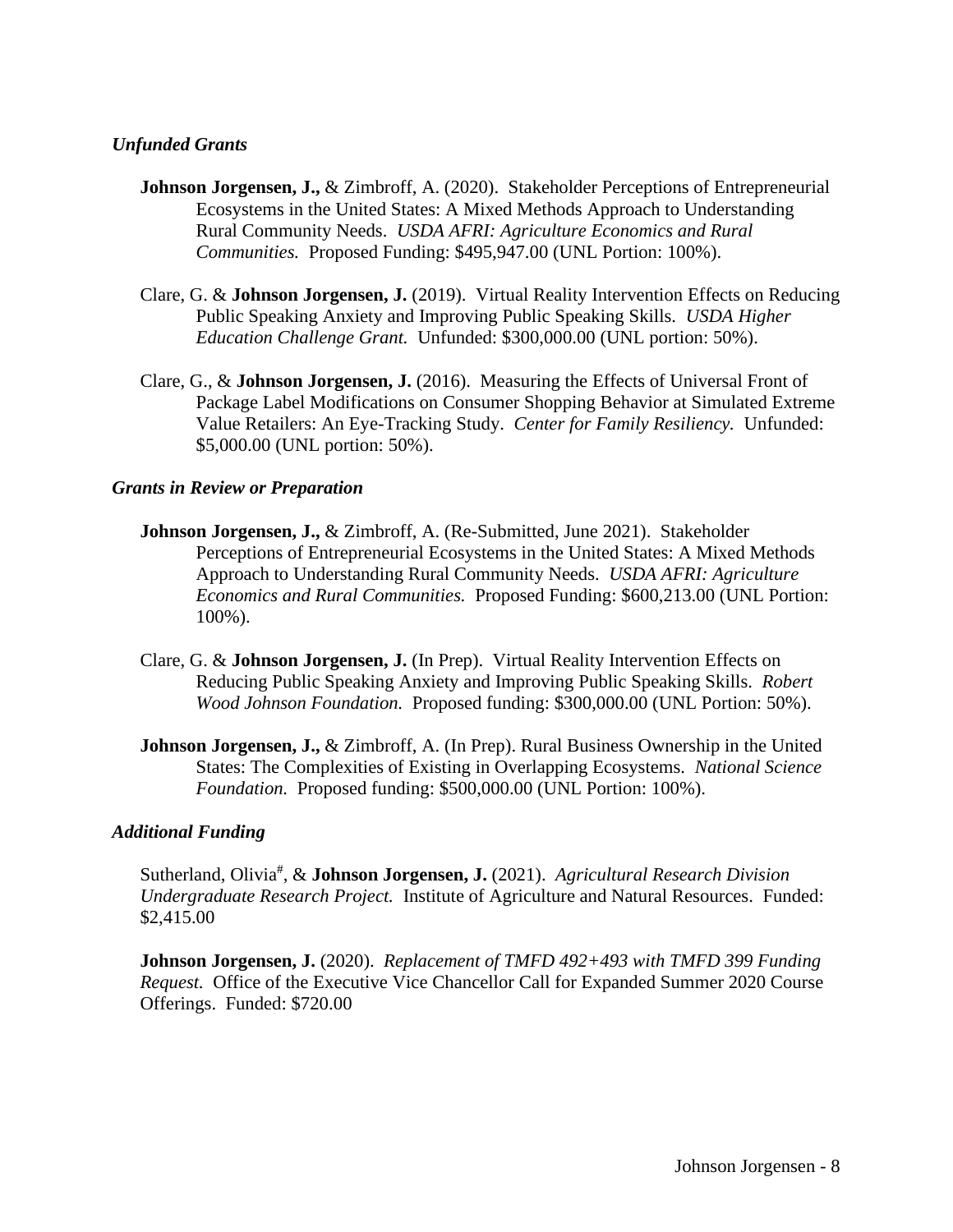#### **TEACHING EXPERIENCES**

#### *Graduate Level Courses*

TMFD 875/GPIDEA 630 Research Methods Spring 2021 (992 Section) Spring 2020 (700 Section) Spring 2020 (992 Section) Spring 2019 (700 Section) Spring 2019 (992 Section) Spring 2018 (700 Section) Spring 2018 (992 Section) Spring 2017 (992 Section) Spring 2016 (992 Section) TMFD 862/GPIDEA 620 International Retail Expansion Fall 2021 (992 Section) Fall 2020 (992 Section) Fall 2020 (700 Section) Fall 2019 (992 Section) Fall 2018 (992 Section) Fall 2017 (992 Section) Fall 2017 (700 Section) TMFD 874 Theory Development Fall 2017 Fall 2015 TMFD 899 Master's Thesis Spring 2021 Fall 2020 Fall 2019 Spring 2019 Fall 2018 Spring 2018

TMFD 999 Doctoral Dissertation Fall 2021 Fall 2020 Spring 2020 Fall 2019 Spring 2019 Fall 2018 Spring 2018

TMFD 920 Teaching Practicum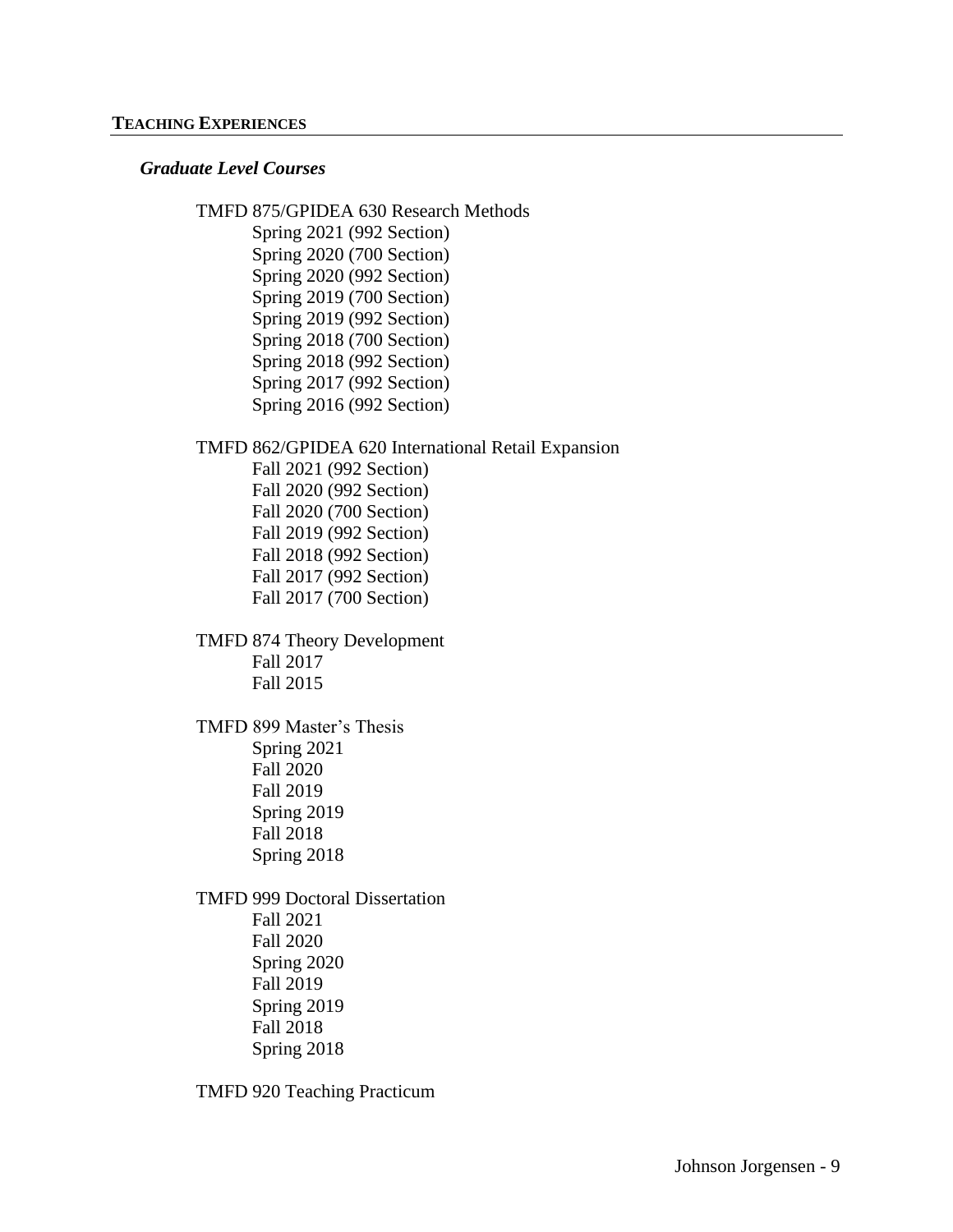Fall 2019 Fall 2018 Spring 2018

## *Combined Level Courses*

TMFD 422/822 International Textile and Apparel Sourcing Fall 2021 Fall 2020 Fall 2019 Fall 2018

TMFD 413/813 Merchandising III: Textile and Apparel Merchandise Development and Retail Strategies

Fall 2021 Fall 2020 Fall 2019 Spring 2019 Spring 2018 Spring 2017 Spring 2016

TMFD 412/812 Product Development IV: Trend Analysis and Product Conceptualization

> Spring 2021 Fall 2019 Fall 2018 Fall 2017 Fall 2016 Fall 2015

TMFD 496/896/870A Independent Study

Spring 2021 Fall 2020 Fall 2019 Spring 2019 Spring 2018 Spring 2017

# *Undergraduate Courses*

TMFD 213 Merchandising I: Textile and Apparel Industry Fall 2020 (001 Section) Fall 2020 (700 Section)

TMFD 312 Product Development III: Fashion Analysis and Presentation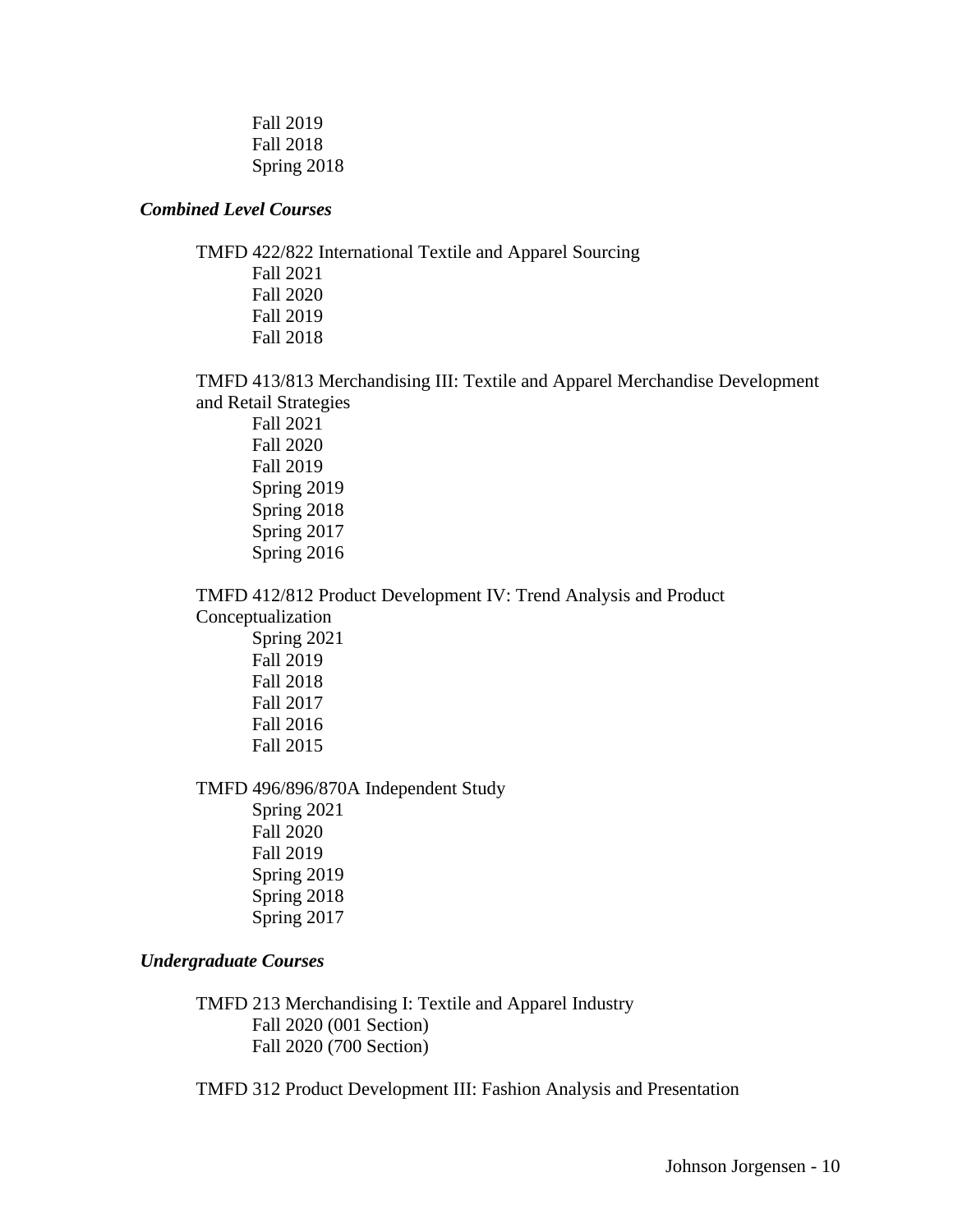Spring 2017 Fall 2016 Spring 2016 Fall 2015

- TMFD 314 Textile and Apparel Merchandising and Promotion Spring 2021 Spring 2020 Spring 2019
- TMFD 399 Apparel Supply Chain Professionals: A Day in the Life Summer 2021 Summer 2020
- TMFD 493 Domestic Study Tour (National Retail Federation in New York City) Spring 2020 Spring 2018 Spring 2016
- TMFD 493 Domestic Study Tour (MAGIC Tradeshow in Las Vegas) Summer 2018

TMFD 492 Study Tour (New York City) Summer 2017

#### **SERVICE AND INVOLVEMENT**

### *Service to the University, College, and GPIDEA Alliance*

Member, College of Education and Human Sciences Undergraduate Committee, 2020- Present

Member, Office of Graduate Studies Advisory Board, 2018-2020

- **Coordinator**, GPIDEA Merchandising Website Liaison, 2018-Present
- Faculty Reviewer, Graduate Student Fellowship Competition, May 2018 and May 2019

Member, GPIDEA Assessment Team, 2017-Present

Faculty Reviewer, International Teaching Assistant Panels (Graduate Studies), August 2016 and August 2017

**Chair**, GPIDEA Marketing Committee, 2016-Present Social Media Content Generation and Posts, 2021-Present Recruitment Video Generation, 2020-Present Competitor Analysis, 2020, 2018 Recruitment Presentation, 2018 Student Handbook Content Generation 2017 Print Advertisement for ITAA Program 2017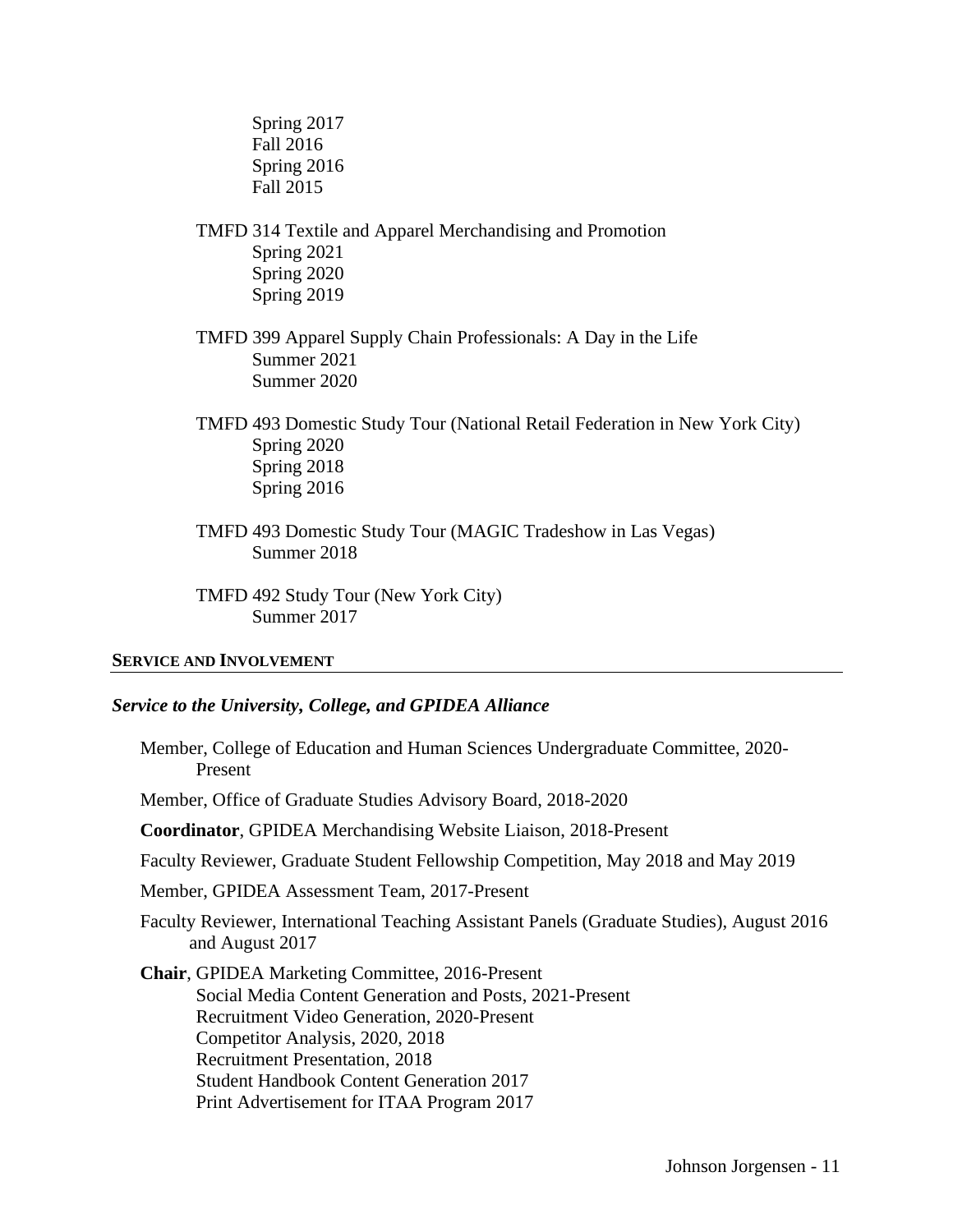Flyer Content Generation 2018, 2016

Member, College of Education and Human Sciences Graduate Committee, 2016-2019 Member, GPIDEA Analytics Committee, 2016-2017 Member, Search Advisory Committee for CEHS Director of Recruitment, June 2016 Member, Qualitative and Mixed Methods Research Group (UNL Group), 2016-Present **Faculty Advisor**, Her Campus Student Group, 2015-2017

#### *Service to the Department*

- **Chair,** Search Advisory Committee for TMFD Merchandising Assistant Professor, November 2021-April 2022
- Member, Search Advisory Committee for Department Chair, March-June 2021

Member, Search Advisory Committee for Administrative Associate, February-March 2021

**Chair**, Undergraduate Curriculum Committee, 2020-Present

**Chair,** Recruitment and Retention Committee, 2020-Present East Campus Discovery Days Event, 2021 Brochure Content Generation, 2021 Admitted Student Days Event, 2021 TMFD Recruitment Video, 2021 Alumni @ TMFD Event, 2021 Social Media Content Generation and Posts, 2020-2021 Swag Design-Stickers, 2020 TMFD Welcome Video, 2020 LinkedIn Alumni Group, 2020 TMFD Program Postcards, 2020

- **Chair,** Search Advisory Committee for TMFD Merchandising Assistant Professor, March-April 2020
- **Transfer Credit Evaluator**, Department of TMFD, 2019-Present

Member, TMFD Faculty Advisory Committee, 2019-Present

- Volunteer/Recruiter, TMFD at Family, Career and Community Leaders of America Conference, April 2019
- Member, Search Advisory Committee for TMFD Extension, February 2018

Co-Facilitator, Solidification of Omaha Fashion Week Collaboration, March 2018

**Chair,** Graduate Faculty Committee, 2016-2019 Development of three new graduate specializations, 2018-2019 Division and updates for Master's and PhD student handbooks, 2017-2018

Member, Graduate Faculty Committee, 2019-2020

**Faculty Advisor**, Fashion Forward Learning Community, 2016-2019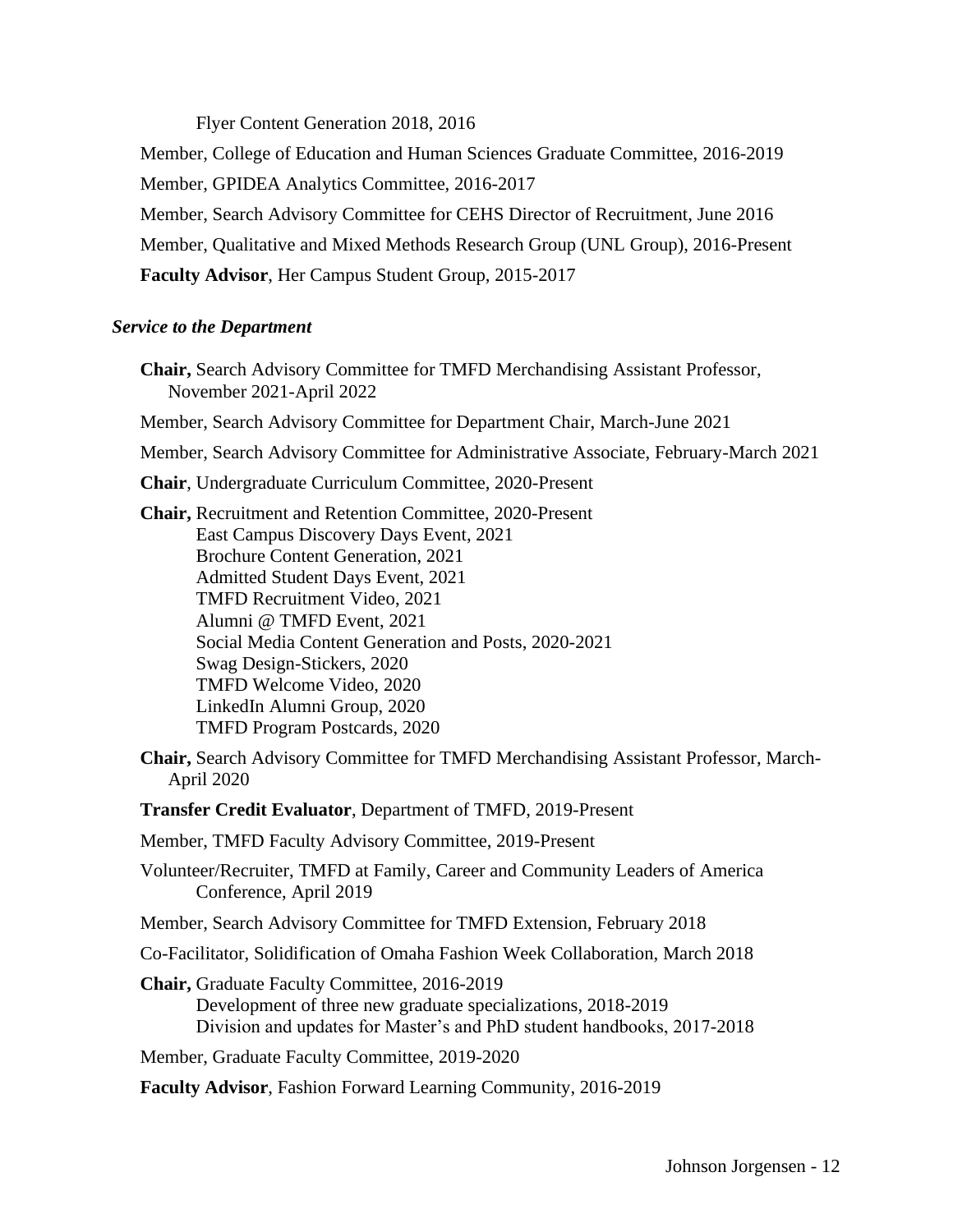**Faculty Sponsor**, National Retail Federation Student Chapter, 2015-Present

Member, Undergraduate Curriculum Committee, 2015-2017 and 2019-2020

# *Service to the Profession*

| Chair, Management Track Conference Submissions, International Textile and Apparel<br>Association, 2021-Present         |
|------------------------------------------------------------------------------------------------------------------------|
| Member, Social Media Marketing Committee, International Textile and Apparel Association,<br>2020-Present               |
| Peer Reviewer of Abstracts, International Textile and Apparel Association, 2020                                        |
| Peer Reviewer of Manuscripts, Journal of Social Marketing, 2020-Present                                                |
| Peer Reviewer of Manuscripts, International Journal of Environmental Research and Public<br>Health, 2020-Present       |
| Peer Reviewer of Manuscripts, Sustainability Journal, 2019-Present                                                     |
| Peer Reviewer of Manuscripts, Social Sciences Journal, 2019-Present                                                    |
| Peer Reviewer of Manuscripts and Abstracts, United States Association for Small Business<br>and Entrepreneurship, 2019 |
| Peer Reviewer of Manuscripts, Computers and Human Behavior Journal, 2016-Present                                       |
| Presentation Session Facilitator, International Textile and Apparel Association, 2016 and<br>2017                      |
| 4-H Apparel Judge, 4-H County Fair and State Fair, July 2016 and August 2017                                           |
| PROFESSIONAL AFFILIATIONS                                                                                              |
| Member, United States Association for Small Business and Entrepreneurship, 2019-Present                                |

**Member**, American Collegiate Retailing Association, 2015-Present

**Member**, Mixed Methods International Research Association, 2015-Present

**Member**, International Textile and Apparel Association, 2012-Present **PROFESSIONAL EXPERIENCES**

| <b>Sourcing and Merchandising</b><br>Calvin Klein Corporate, New York City, NY                  | 2009 |
|-------------------------------------------------------------------------------------------------|------|
| <b>Merchandising and Marketing Assistant</b><br><b>NBTY Puritan's Pride Vitamins, Fargo, ND</b> | 2008 |
| <b>TECHNOLOGICAL SKILLS</b>                                                                     |      |

**Industry-Used Software**: Visual Retailing/Mockshop, WebPDM, SnapFashun, Sketchup, SimVenture, Photoshop, Illustrator, InDesign, Microsoft Access, (X)HTML, Dreamweaver